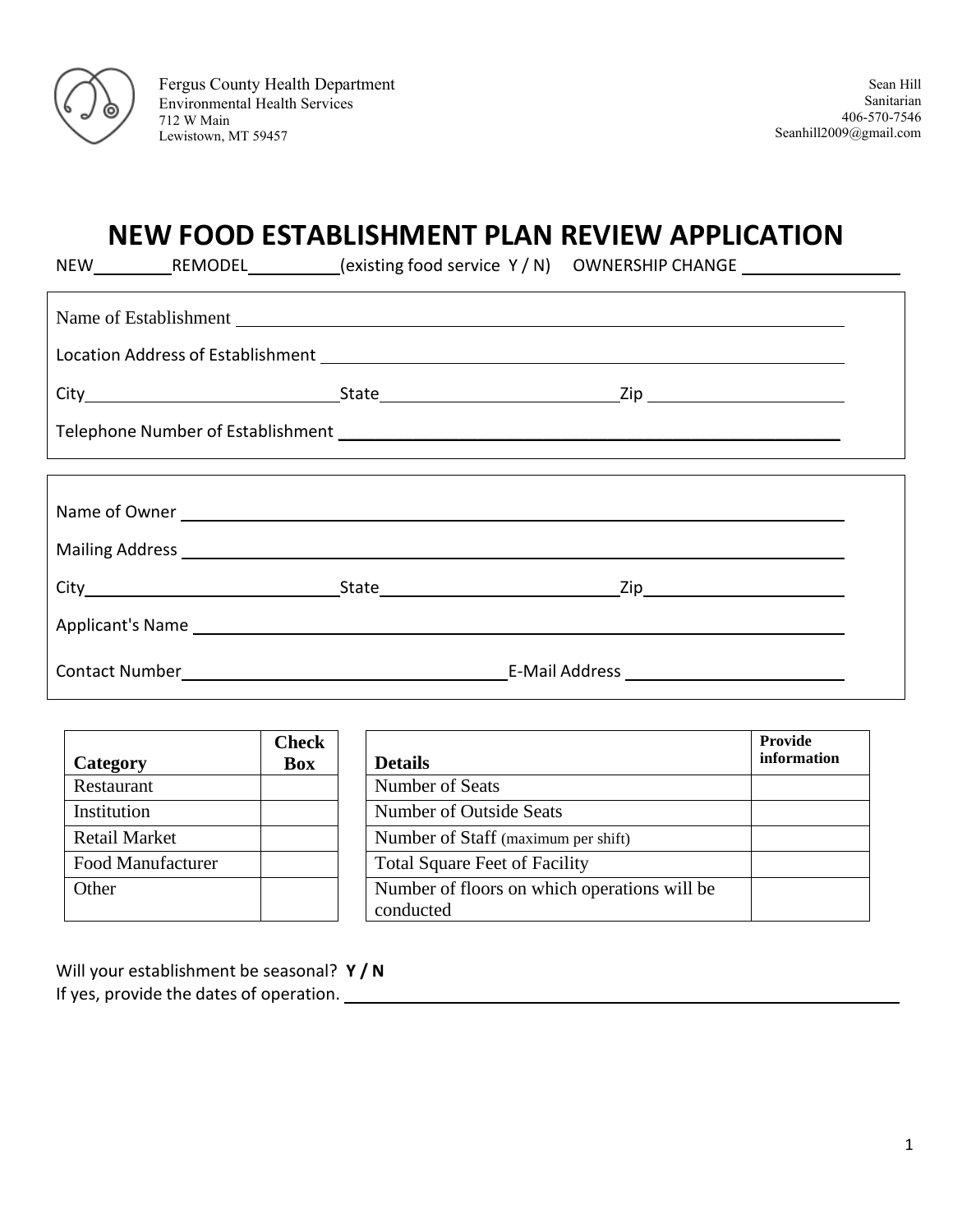| <b>Type of Service (check</b><br>all that apply): |           |                           | <b>Maximum</b><br><b>Meals/Customers to be</b><br><b>Served (approximate)</b> |       |               |
|---------------------------------------------------|-----------|---------------------------|-------------------------------------------------------------------------------|-------|---------------|
|                                                   |           | <b>Hours of Operation</b> | <b>Breakfast</b>                                                              | Lunch | <b>Dinner</b> |
| Sit Down Meals                                    | Sunday    |                           |                                                                               |       |               |
| Take Out                                          | Monday    |                           |                                                                               |       |               |
| Mobile Vendor                                     | Tuesday   |                           |                                                                               |       |               |
| Caterer                                           | Wednesday |                           |                                                                               |       |               |
| <b>Delivery Service</b>                           | Thursday  |                           |                                                                               |       |               |
| <b>Push Cart</b>                                  | Friday    |                           |                                                                               |       |               |
| Semi Permanent                                    | Saturday  |                           |                                                                               |       |               |
| Pre-Package Vendor                                |           |                           |                                                                               |       |               |

#### **A. Food Preparation**

Check categories of **Potentially Hazardous Foods (PHF's**) to be handled, prepared and served.

| <b>CATEGORY</b>                                                                                              | <b>YES</b> | NΟ |
|--------------------------------------------------------------------------------------------------------------|------------|----|
| 1. Thin meats, poultry, fish, eggs (hamburger; sliced meats; fillets) etc.                                   |            |    |
| 2. Thick meats, whole poultry (roast beef; whole turkey, chickens, hams) etc.                                |            |    |
| 3. Cold processed foods (salads, sandwiches, vegetables) etc.                                                |            |    |
| 4. Hot processed foods (soups, stews, rice/noodles, gravy, chowders, casseroles,<br>cooked vegetables,) etc. |            |    |
| 5. Bakery goods (pies, custards, cream fillings & toppings) etc.                                             |            |    |
| 6. Other                                                                                                     |            |    |

#### **B. Food Supplies**

1. Are all food supplies from inspected and approved sources? **Y / N**

| 2. What are the projected frequencies of deliveries? |
|------------------------------------------------------|
| Frozen foods                                         |
| Refrigerated foods                                   |
| Dry goods                                            |

\_\_\_\_\_\_\_\_\_\_\_\_\_\_\_\_\_\_\_\_\_\_\_\_\_\_\_\_\_\_\_\_\_\_\_\_\_\_\_\_\_\_\_\_\_\_\_\_\_\_\_\_\_\_\_\_\_\_\_\_\_\_\_\_\_\_\_\_\_\_\_\_\_\_\_\_\_\_\_ \_\_\_\_\_\_\_\_\_\_\_\_\_\_\_\_\_\_\_\_\_\_\_\_\_\_\_\_\_\_\_\_\_\_\_\_\_\_\_\_\_\_\_\_\_\_\_\_\_\_\_\_\_\_\_\_\_\_\_\_\_\_\_\_\_\_\_\_\_\_\_\_\_\_\_\_\_\_\_

\_\_\_\_\_\_\_\_\_\_\_\_\_\_\_\_\_\_\_\_\_\_\_\_\_\_\_\_\_\_\_\_\_\_\_\_\_\_\_\_\_\_\_\_\_\_\_\_\_\_\_\_\_\_\_\_\_\_\_\_\_\_\_\_\_\_\_\_\_\_\_\_\_\_\_\_\_\_\_

3. Provide information on the amount of space (in cubic feet) allocated for dry storage.

4. How will dry goods be stored off the floor? \_\_\_\_\_\_\_\_\_\_\_\_\_\_\_\_\_\_\_\_\_\_\_\_\_\_\_\_\_\_\_\_\_\_\_\_\_\_\_\_\_\_\_\_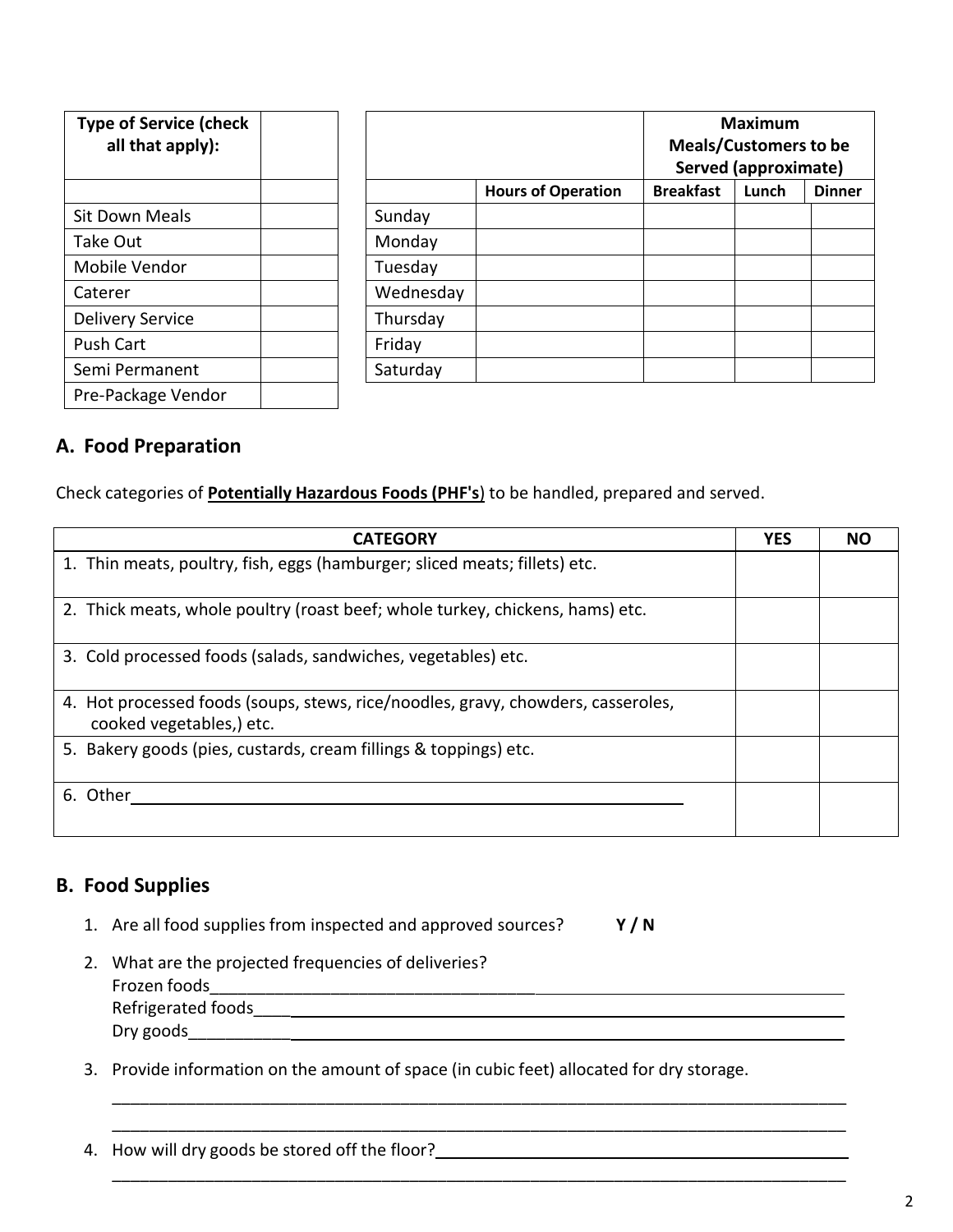### **C. Cold Storage**

1. Is adequate and approved freezer and refrigeration available to store frozen and refrigerated foods at 41°F (5°C) / 45F (7C) OR below? **Y / N**

List the number and size of refrigeration units \_\_\_\_\_\_\_\_\_\_\_\_\_\_\_\_\_\_\_\_\_\_\_\_\_\_\_\_\_\_\_\_ List the number and size of freezer units

\_\_\_\_\_\_\_\_\_\_\_\_\_\_\_\_\_\_\_\_\_\_\_\_\_\_\_\_\_\_\_\_\_\_\_\_\_\_\_\_\_\_\_\_\_\_\_\_\_\_\_\_\_\_\_\_\_\_\_\_\_\_\_\_\_\_\_\_\_\_\_\_\_\_\_\_\_\_ \_\_\_\_\_\_\_\_\_\_\_\_\_\_\_\_\_\_\_\_\_\_\_\_\_\_\_\_\_\_\_\_\_\_\_\_\_\_\_\_\_\_\_\_\_\_\_\_\_\_\_\_\_\_\_\_\_\_\_\_\_\_\_\_\_\_\_\_\_\_\_\_\_\_\_\_\_\_

\_\_\_\_\_\_\_\_\_\_\_\_\_\_\_\_\_\_\_\_\_\_\_\_\_\_\_\_\_\_\_\_\_\_\_\_\_\_\_\_\_\_\_\_\_\_\_\_\_\_\_\_\_\_\_\_\_\_\_\_\_\_\_\_\_\_\_\_\_\_\_\_\_\_\_\_\_\_\_

\_\_\_\_\_\_\_\_\_\_\_\_\_\_\_\_\_\_\_\_\_\_\_\_\_\_\_\_\_\_\_\_\_\_\_\_\_\_\_\_\_\_\_\_\_\_\_\_\_\_\_\_\_\_\_\_\_\_\_\_\_\_\_\_\_\_\_\_\_\_\_\_\_\_\_\_\_\_\_\_ \_\_\_\_\_\_\_\_\_\_\_\_\_\_\_\_\_\_\_\_\_\_\_\_\_\_\_\_\_\_\_\_\_\_\_\_\_\_\_\_\_\_\_\_\_\_\_\_\_\_\_\_\_\_\_\_\_\_\_\_\_\_\_\_\_\_\_\_\_\_\_\_\_\_\_\_\_\_\_\_ \_\_\_\_\_\_\_\_\_\_\_\_\_\_\_\_\_\_\_\_\_\_\_\_\_\_\_\_\_\_\_\_\_\_\_\_\_\_\_\_\_\_\_\_\_\_\_\_\_\_\_\_\_\_\_\_\_\_\_\_\_\_\_\_\_\_\_\_\_\_\_\_\_\_\_\_\_\_\_\_

- 2. Provide the method used to calculate cold storage requirements: \_\_\_\_\_\_\_\_\_\_\_\_\_\_
- 3. Will raw meats, poultry and seafood be stored in the same refrigerators and freezers with cooked/ready-to-eat foods? **Y / N** If yes, how will cross-contamination be prevented?
- 4. Does each refrigerator/freezer have a thermometer? **Y / N \*Locate each thermometer in the warmest part of the unit\***
- 5. Describe the *date marking system***\*** that will be used for refrigerated, ready-to-eat, **PHF's**?

**\*Refrigerated, ready-to-eat, potentially hazardous food prepared and held for more than 24 hours in a food establishment must be clearly marked at the time of preparation to indicate the "sell by" date, "best if used by" date, or the date by which the food must be consumed which is, including the date of preparation.**

### **D. Thawing Frozen Potentially Hazardous Food**

Please indicate by checking the appropriate boxes how frozen PHF's in each category will be thawed. More than one method may apply. Also, indicate where thawing will take place.

| <b>THAWING METHOD</b>                  | *THICK<br><b>FROZEN</b><br><b>FOODS</b> | *THIN<br><b>FROZEN</b><br><b>FOODS</b> | <b>Location of Thawing</b> |
|----------------------------------------|-----------------------------------------|----------------------------------------|----------------------------|
| Refrigeration                          |                                         |                                        |                            |
| Running Water Less than 70°F (21°C)    |                                         |                                        |                            |
| Microwave (as part of cooking process) |                                         |                                        |                            |
| Cooked from frozen state               |                                         |                                        |                            |
| Other (describe).                      |                                         |                                        |                            |

\*Frozen foods: thin = one inch or less or thick = more than an inch. (Approximate measurements)

### **E. Cooking**

1. Will food product thermometers be used to measure final cooking/reheating temperatures of PHF's? Y / N

\_\_\_\_\_\_\_\_\_\_\_\_\_\_\_\_\_\_\_\_\_\_\_\_\_\_\_\_\_\_\_\_\_\_\_\_\_\_\_\_\_\_\_\_\_\_\_\_\_\_\_\_\_\_\_\_\_\_\_\_\_\_\_\_\_\_\_\_\_\_\_\_\_\_\_\_\_\_\_\_\_\_

What type of temperature measuring device: \_\_\_\_\_\_\_\_\_\_\_\_\_\_\_\_\_\_\_\_\_\_\_\_\_\_\_\_\_\_\_\_\_\_\_\_\_\_\_\_\_\_\_\_\_

2. List types of cooking equipment:  $\blacksquare$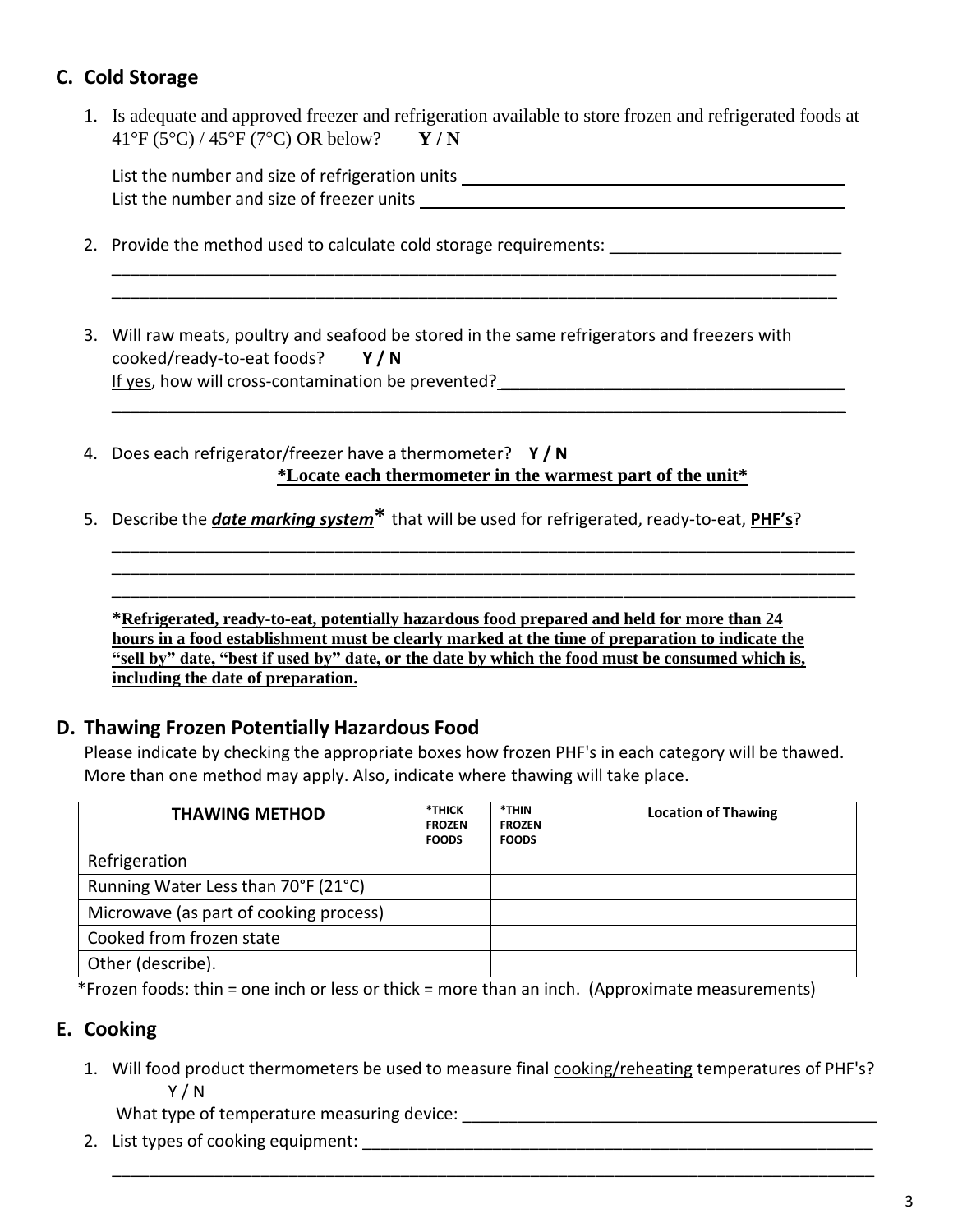### **F. Hot/Cold Holding**

1. How will hot PHF's be maintained at 135°F (60°C) or above during holding for service? Indicate type, size, and number of hot holding units: \_\_\_\_\_\_\_\_\_\_\_\_\_\_\_\_\_\_\_\_\_\_\_\_\_\_\_\_\_\_\_\_\_\_\_\_\_\_\_\_\_\_\_\_\_\_\_\_\_\_

\_\_\_\_\_\_\_\_\_\_\_\_\_\_\_\_\_\_\_\_\_\_\_\_\_\_\_\_\_\_\_\_\_\_\_\_\_\_\_\_\_\_\_\_\_\_\_\_\_\_\_\_\_\_\_\_\_\_\_\_\_\_\_\_\_\_\_\_\_\_\_\_\_\_\_\_\_\_\_\_\_

\_\_\_\_\_\_\_\_\_\_\_\_\_\_\_\_\_\_\_\_\_\_\_\_\_\_\_\_\_\_\_\_\_\_\_\_\_\_\_\_\_\_\_\_\_\_\_\_\_\_\_\_\_\_\_\_\_\_\_\_\_\_\_\_\_\_\_\_\_\_\_\_\_\_\_\_\_\_\_\_\_

2. How will cold PHF's be maintained at 41°F (5°C) or below during holding for service? Indicate type, size, and number of cold holding units: \_\_\_\_\_\_\_\_\_\_\_\_\_\_\_\_\_\_\_\_\_\_\_\_\_\_\_\_\_\_\_\_\_\_\_\_\_\_\_\_\_\_\_\_\_\_\_\_\_

Please indicate by checking the appropriate boxes how PHF's will be cooled to 41°F (5°C) within 6 hours (135°F to 70°F in 2 hours and 70°F to 41°F in 4 hours). Also, indicate where the cooling will take place.

| Cooling<br><b>Method</b> | <b>Thick</b><br><b>Meats</b> | <b>Thin</b><br><b>Meats</b> | <b>Thin</b><br>Soups/<br>Gravy | <b>Thick</b><br>Soups/<br>Gravy | Rice/<br><b>Noodles</b> | <b>Location of Cooling Process</b> |
|--------------------------|------------------------------|-----------------------------|--------------------------------|---------------------------------|-------------------------|------------------------------------|
| <b>Shallow Pans</b>      |                              |                             |                                |                                 |                         |                                    |
| Ice Baths                |                              |                             |                                |                                 |                         |                                    |
| Reduce Volume<br>or Size |                              |                             |                                |                                 |                         |                                    |
| Rapid Chill              |                              |                             |                                |                                 |                         |                                    |
| Other (describe)         |                              |                             |                                |                                 |                         |                                    |

### **G. Reheating**

1. How will PHF's that are cooked, cooled, and reheated for hot holding be reheated so that all parts of the food reach a temperature of at least 165°F (74°C) for 15 seconds and within 2 hours?

\_\_\_\_\_\_\_\_\_\_\_\_\_\_\_\_\_\_\_\_\_\_\_\_\_\_\_\_\_\_\_\_\_\_\_\_\_\_\_\_\_\_\_\_\_\_\_\_\_\_\_\_\_\_\_\_\_\_\_\_\_\_\_\_\_\_\_\_\_\_\_\_\_\_\_\_\_\_\_\_\_ \_\_\_\_\_\_\_\_\_\_\_\_\_\_\_\_\_\_\_\_\_\_\_\_\_\_\_\_\_\_\_\_\_\_\_\_\_\_\_\_\_\_\_\_\_\_\_\_\_\_\_\_\_\_\_\_\_\_\_\_\_\_\_\_\_\_\_\_\_\_\_\_\_\_\_\_\_\_\_\_\_

\_\_\_\_\_\_\_\_\_\_\_\_\_\_\_\_\_\_\_\_\_\_\_\_\_\_\_\_\_\_\_\_\_\_\_\_\_\_\_\_\_\_\_\_\_\_\_\_\_\_\_\_\_\_\_\_\_\_\_\_\_\_\_\_\_\_\_\_\_\_\_\_\_\_\_\_\_\_\_\_\_\_ \_\_\_\_\_\_\_\_\_\_\_\_\_\_\_\_\_\_\_\_\_\_\_\_\_\_\_\_\_\_\_\_\_\_\_\_\_\_\_\_\_\_\_\_\_\_\_\_\_\_\_\_\_\_\_\_\_\_\_\_\_\_\_\_\_\_\_\_\_\_\_\_\_\_\_\_\_\_\_\_\_\_

\_\_\_\_\_\_\_\_\_\_\_\_\_\_\_\_\_\_\_\_\_\_\_\_\_\_\_\_\_\_\_\_\_\_\_\_\_\_\_\_\_\_\_\_\_\_\_\_\_\_\_\_\_\_\_\_\_\_\_\_\_\_\_\_\_\_\_\_\_\_\_\_\_\_\_\_\_\_\_\_\_\_ \_\_\_\_\_\_\_\_\_\_\_\_\_\_\_\_\_\_\_\_\_\_\_\_\_\_\_\_\_\_\_\_\_\_\_\_\_\_\_\_\_\_\_\_\_\_\_\_\_\_\_\_\_\_\_\_\_\_\_\_\_\_\_\_\_\_\_\_\_\_\_\_\_\_\_\_\_\_\_\_\_\_

\_\_\_\_\_\_\_\_\_\_\_\_\_\_\_\_\_\_\_\_\_\_\_\_\_\_\_\_\_\_\_\_\_\_\_\_\_\_\_\_\_\_\_\_\_\_\_\_\_\_\_\_\_\_\_\_\_\_\_\_\_\_\_\_\_\_\_\_\_\_\_\_\_\_\_\_\_\_\_\_\_\_\_

\_\_\_\_\_\_\_\_\_\_\_\_\_\_\_\_\_\_\_\_\_\_\_\_\_\_\_\_\_\_\_\_\_\_\_\_\_\_\_\_\_\_\_\_\_\_\_\_\_\_\_\_\_\_\_\_\_\_\_\_\_\_\_\_\_\_\_\_\_\_\_\_\_\_\_\_\_\_\_\_\_\_\_

Indicate type, size, and number of units used for reheating foods:

#### **H. Preparation**

- 1. Please list categories of foods prepared more than 12 hours in advance of service:
- 2. How will food employees be trained in good food sanitation practices?
- 3. Will disposable gloves, utensils, and/or food grade paper be used to prevent handling of ready-to-eat foods? **Y / N**
- 4. Is there a written policy to exclude or restrict food workers who are sick or have infected cuts and lesions? **Y / N** Please describe briefly: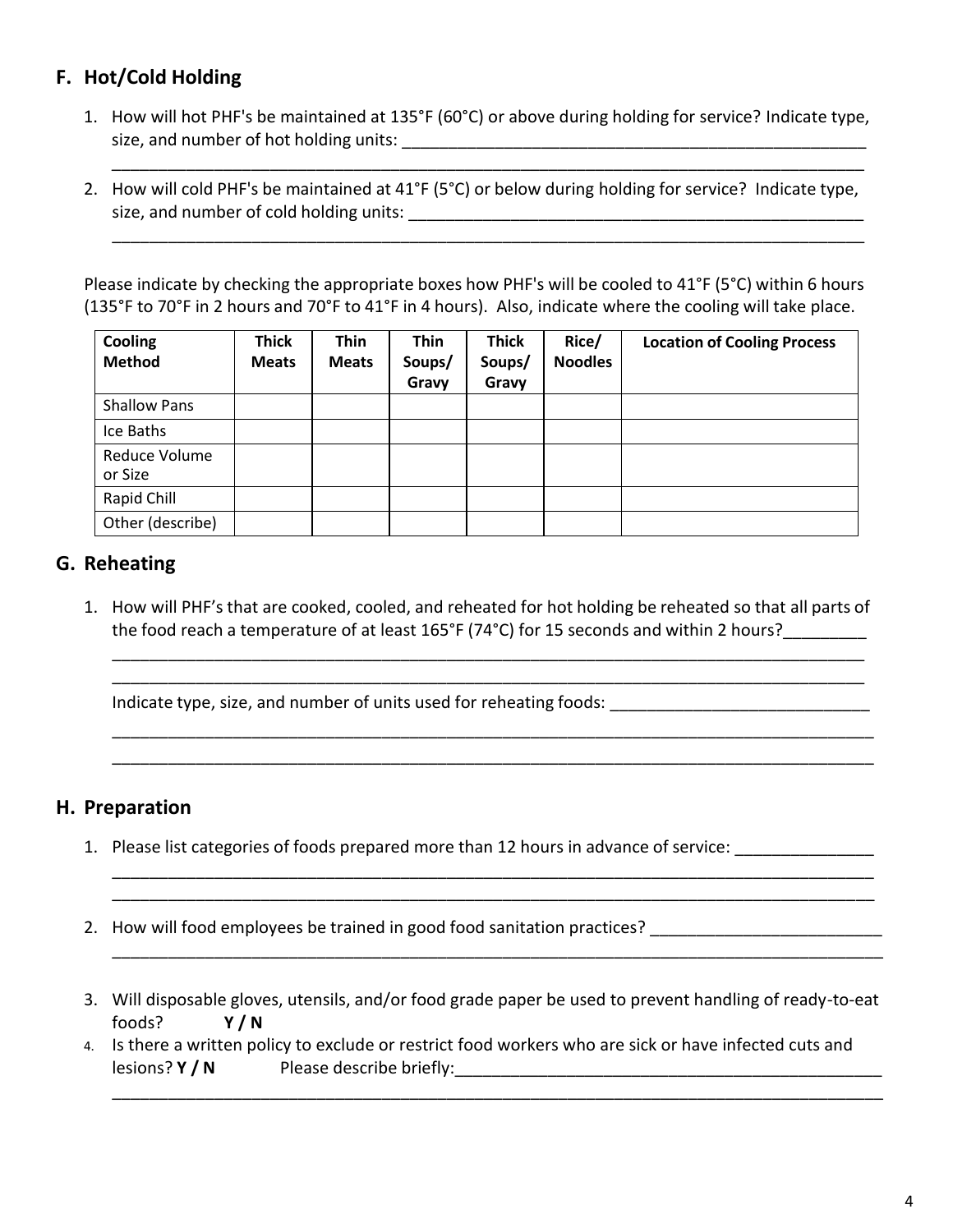5. How will cooking equipment, cutting boards, counter tops and other food contact surfaces which cannot be submerged in sinks or put through a dishwasher be sanitized?

\_\_\_\_\_\_\_\_\_\_\_\_\_\_\_\_\_\_\_\_\_\_\_\_\_\_\_\_\_\_\_\_\_\_\_\_\_\_\_\_\_\_\_\_\_\_\_\_\_\_\_\_\_\_\_\_\_\_\_\_\_\_\_\_\_\_\_\_\_\_\_\_\_

Chemical Type: The Concentration:

Chemical test strips/kit provided: **Y / N**

6. Will ingredients for cold ready-to-eat foods such as tuna, mayonnaise and eggs for salads and sandwiches be pre-chilled before being mixed and/or assembled? **Y/N**

\_\_\_\_\_\_\_\_\_\_\_\_\_\_\_\_\_\_\_\_\_\_\_\_\_\_\_\_\_\_\_\_\_\_\_\_\_\_\_\_\_\_\_\_\_\_\_\_\_\_\_\_\_\_\_\_\_\_\_\_\_\_\_\_\_\_\_\_\_\_\_\_\_\_\_\_

If not, how will ready-to-eat foods be cooled rapidly to 41°F? \_\_\_\_\_\_\_\_\_\_\_\_\_\_\_\_\_\_\_\_\_\_\_\_\_\_\_

7. Describe the procedure used for minimizing the length of time PHF's will be kept in the temperature danger zone (41°F - 135°F) during preparation:  $\frac{1}{2}$ 

#### **I. Finishing Schedule**

Applicant must indicate which materials (quarry tile, stainless steel, 4" plastic coved molding, etc.) will be used in the following areas.

\_\_\_\_\_\_\_\_\_\_\_\_\_\_\_\_\_\_\_\_\_\_\_\_\_\_\_\_\_\_\_\_\_\_\_\_\_\_\_\_\_\_\_\_\_\_\_\_\_\_\_\_\_\_\_\_\_\_\_\_\_\_\_\_\_\_\_\_\_\_\_\_\_\_\_\_\_\_

|                                       | <b>Floor</b> | Coving | <b>Walls</b> | <b>Ceiling</b> |
|---------------------------------------|--------------|--------|--------------|----------------|
| <b>Kitchen</b>                        |              |        |              |                |
| Walk-in Refrigerators                 |              |        |              |                |
| <b>Walk-in Freezers</b>               |              |        |              |                |
| <b>Grill Line</b>                     |              |        |              |                |
| <b>Prep Station</b>                   |              |        |              |                |
| Other                                 |              |        |              |                |
| <b>Bar</b>                            |              |        |              |                |
| Beer Walk-In                          |              |        |              |                |
| Storage Room                          |              |        |              |                |
| <b>Dining Room</b>                    |              |        |              |                |
| <b>Wait Stations and Serving Area</b> |              |        |              |                |
| Serving Beverage Area                 |              |        |              |                |
| Salad Bar                             |              |        |              |                |
| <b>Hot Buffet</b>                     |              |        |              |                |
| Other                                 |              |        |              |                |
| <b>Food Storage</b>                   |              |        |              |                |
| Dry Goods                             |              |        |              |                |
| <b>Other Storage</b>                  |              |        |              |                |
| Chemical/Toxic                        |              |        |              |                |
| <b>Toilet Rooms</b>                   |              |        |              |                |
| <b>Dressing Rooms</b>                 |              |        |              |                |
| Garbage & Refuse                      |              |        |              |                |
| Outside                               |              |        |              |                |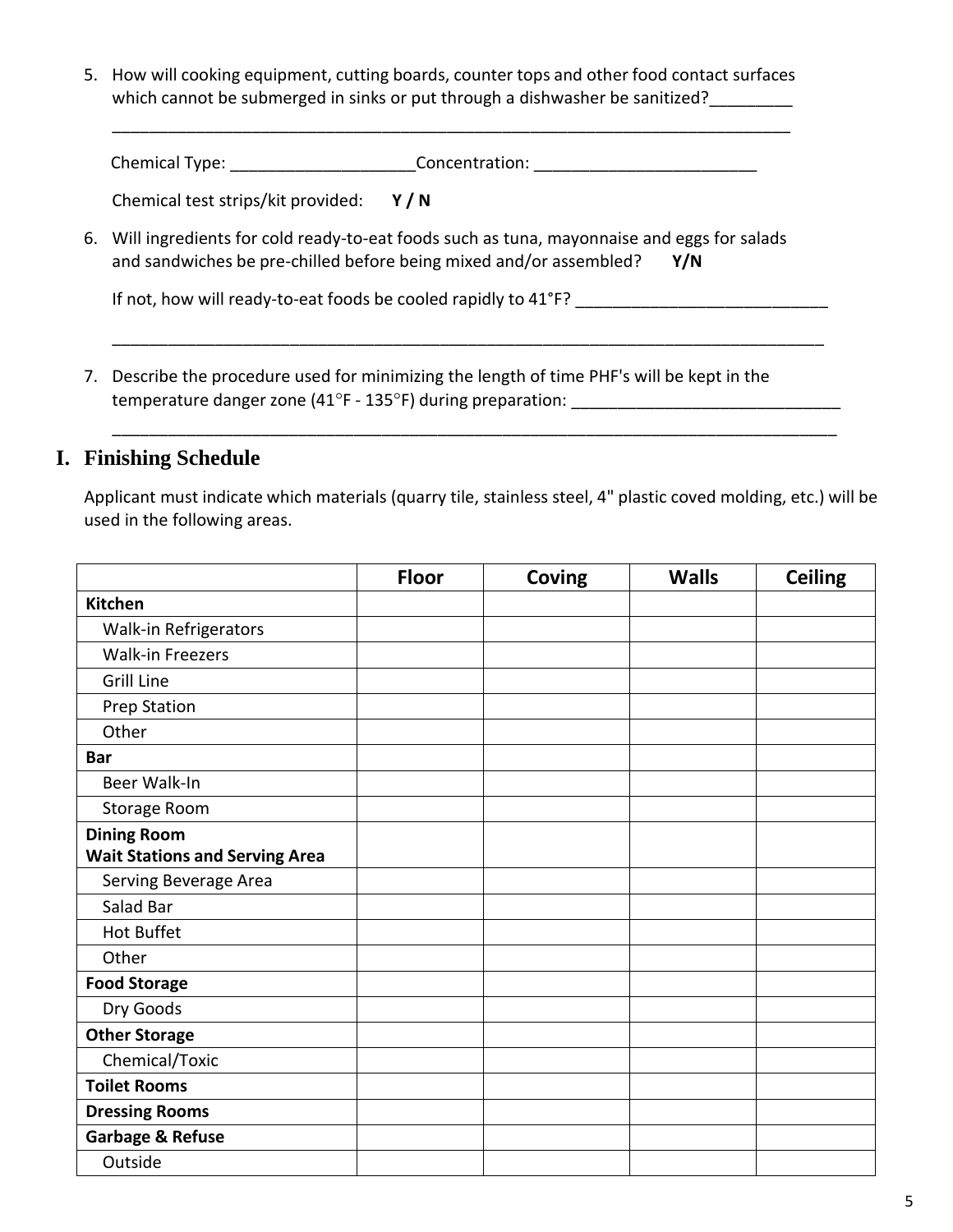| Inside                    |  |  |
|---------------------------|--|--|
| Recycling                 |  |  |
| <b>Mop Service Basin</b>  |  |  |
| <b>Dishwashing Area</b>   |  |  |
| <b>Delivery/Receiving</b> |  |  |

## **J. Sinks**

|                                                                                                                                | <b>YES</b> | N <sub>O</sub> | <b>NA</b> |
|--------------------------------------------------------------------------------------------------------------------------------|------------|----------------|-----------|
| Handwashing                                                                                                                    |            |                |           |
| Is there a hand washing sink in each food preparation, bar and dish/utensil<br>washing area?                                   |            |                |           |
| Do all hand washing sinks have a mixing valve or combination faucet?                                                           |            |                |           |
| Is hot and cold running water under pressure available at each hand washing<br>sink?                                           |            |                |           |
| Is hand soap available at all handwashing sinks?                                                                               |            |                |           |
| Are single service towels available at all handwashing sinks?<br>If no, Describe hand drying device ______                     |            |                |           |
| <b>Toilet Facilities</b>                                                                                                       |            |                |           |
| Do all handwashing sinks have a mixing valve or combination faucet?                                                            |            |                |           |
| Do self-closing metering faucets provide a flow of water for at least 15<br>seconds without the need to reactivate the faucet? |            |                |           |
| Are hand drying facilities available at all handwashing sinks?                                                                 |            |                |           |
| Is hot and cold running water under pressure available at each hand washing<br>sink?                                           |            |                |           |
| Are trash cans available in each restroom?                                                                                     |            |                |           |
| Are all toilet room doors self-closing?                                                                                        |            |                |           |
| Are all toilet rooms equipped with mechanical ventilation?                                                                     |            |                |           |
| Will a hand washing sign be posted at each employee restroom?                                                                  |            |                |           |
| <b>Food Preparation Sinks</b>                                                                                                  |            |                |           |
| Is a food preparation sink present in food prep area?                                                                          |            |                |           |
| Please note, all produce must be thoroughly washed prior to service. How will all produce be<br>washed prior to use?           |            |                |           |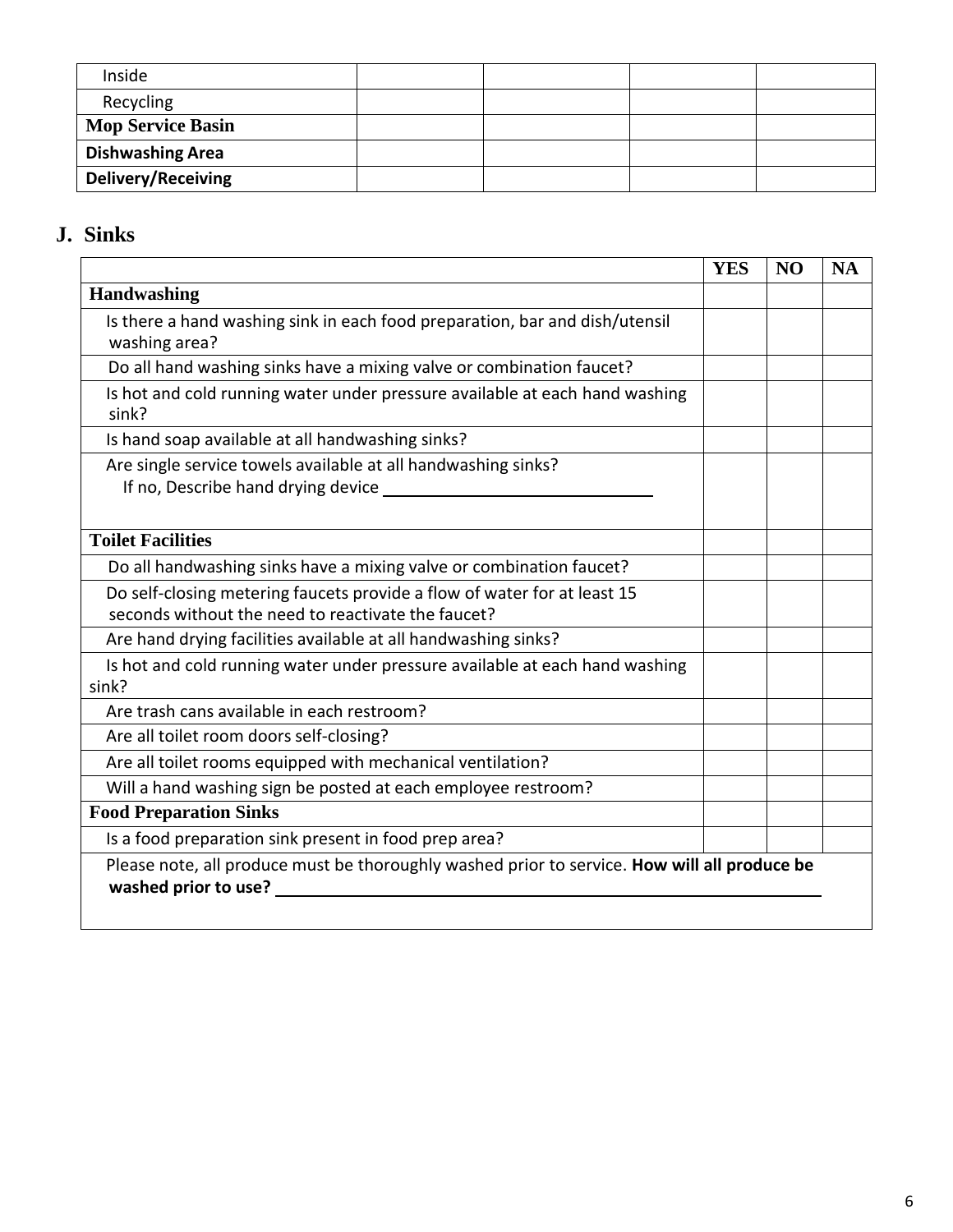| Multi use sink                                                                      |                                 |                         |  |
|-------------------------------------------------------------------------------------|---------------------------------|-------------------------|--|
| Describe the procedure for cleaning and sanitizing multiple use sinks between uses. |                                 |                         |  |
| <b>Dishwashing Facilities</b>                                                       |                                 |                         |  |
| Will a sink or a dishwasher be used for ware washing?                               |                                 |                         |  |
| Dishwasher___________Three compartment sink                                         |                                 |                         |  |
| <b>Dishwasher</b>                                                                   |                                 |                         |  |
| Type of sanitization used:                                                          |                                 |                         |  |
|                                                                                     | Chemical (type) $\qquad \qquad$ |                         |  |
| Is a ventilation hood provided for hot water dishwasher?                            |                                 |                         |  |
| Do all dish machines have templates with operating instructions?                    |                                 |                         |  |
| Do all dish machines have temperature/pressure gauges as required.                  |                                 |                         |  |
| <b>Three Compartment Sink</b>                                                       |                                 |                         |  |
| Does the largest pot and pan fit into each compartment of the pot sink?             |                                 |                         |  |
| If no, what is the procedure for manual cleaning and sanitizing large pots?         |                                 |                         |  |
| Are there drain boards installed on both ends of the pot sink?                      |                                 |                         |  |
| Describe how equipment, utensil, dishes will be air dried.                          |                                 |                         |  |
|                                                                                     |                                 |                         |  |
| What type of sanitizer is used?<br>Chlorine                                         |                                 | Iodine                  |  |
| <b>Quaternary Ammonium</b>                                                          |                                 | Hot Water $(F^{\circ})$ |  |
| Are chemical test papers and/or kits available for checking sanitizer               |                                 |                         |  |
| concentration?                                                                      |                                 |                         |  |
| <b>Service Sink</b>                                                                 |                                 |                         |  |
| Is a janitorial/mop sink present?                                                   |                                 |                         |  |
| Food Preparation or Ware washing sinks may not be used for wastewater disposal.     |                                 |                         |  |
| <b>Floor sink</b>                                                                   |                                 |                         |  |
| Are floor drains provided & easily cleanable?                                       |                                 |                         |  |
| If yes, indicate location.                                                          |                                 |                         |  |
|                                                                                     |                                 |                         |  |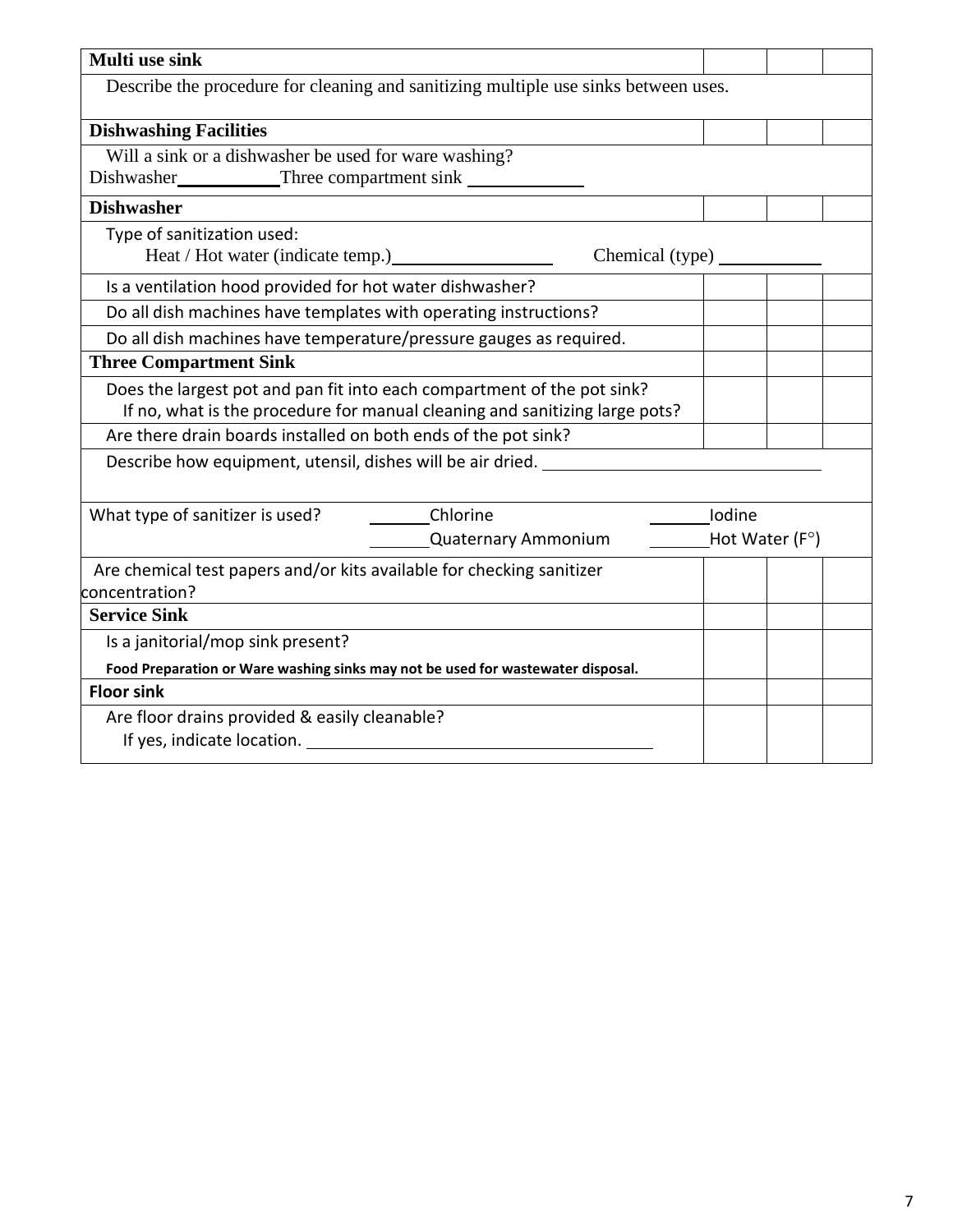## **K. Plumbing Connection**

|                               | Air Gap | Air          | *Integral   | $*$ $\mathsf{p}$ | <b>Vacuum</b>  | Condensate |
|-------------------------------|---------|--------------|-------------|------------------|----------------|------------|
|                               |         | <b>Break</b> | <b>Trap</b> | <b>Trap</b>      | <b>Breaker</b> | Pump       |
|                               |         |              |             |                  |                |            |
| <b>Dishwasher</b>             |         |              |             |                  |                |            |
| <b>Garbage Grinder</b>        |         |              |             |                  |                |            |
| <b>Ice Machines</b>           |         |              |             |                  |                |            |
| <b>Ice Storage Bin</b>        |         |              |             |                  |                |            |
| <b>Sinks</b>                  |         |              |             |                  |                |            |
| a. Mop                        |         |              |             |                  |                |            |
| b. Janitor/service            |         |              |             |                  |                |            |
| c. Hand wash                  |         |              |             |                  |                |            |
| d. 3 bay sink                 |         |              |             |                  |                |            |
| e. 2 bay                      |         |              |             |                  |                |            |
| $f. 1$ bay                    |         |              |             |                  |                |            |
| g. Water Station              |         |              |             |                  |                |            |
| <b>Steam Tables</b>           |         |              |             |                  |                |            |
| <b>Dipper Wells</b>           |         |              |             |                  |                |            |
| Refrigeration                 |         |              |             |                  |                |            |
| <b>Condensate/Drain Lines</b> |         |              |             |                  |                |            |
| <b>Hose Connection</b>        |         |              |             |                  |                |            |
| <b>Beverage Dispenser</b>     |         |              |             |                  |                |            |
| with Carbonator               |         |              |             |                  |                |            |
| Other:                        |         |              |             |                  |                |            |

**\* TRAP:** A fitting or device, which provides a liquid seal to prevent the emission of sewer gases without materially affecting the flow of sewage or waste water through it. An integral trap is one that is built directly into the fixture, e.g., a toilet fixture. A P trap is a fixture trap that provides a liquid seal in the shape of the letter P. Full S traps are prohibited.

### **L. Water Supply**

1. Type of water supply:

| Municipal (City) |                        |
|------------------|------------------------|
| Drivata          | Lloc wotor course hoop |

Private Has water source been approved by *who*? YES / NO / PENDING

Public DEQ<sup>\*</sup> Provide PWSID Number
Please attach copy of written approval for the public water system from DEQ.

**\***Public water and wastewater treatment systems are non-municipal systems, which have been reviewed and approved by the Montana Department of Environmental Quality (MDEQ), serving 25 or more people 60 days out of the year. MDEQ may be reached at (406) 444-2406.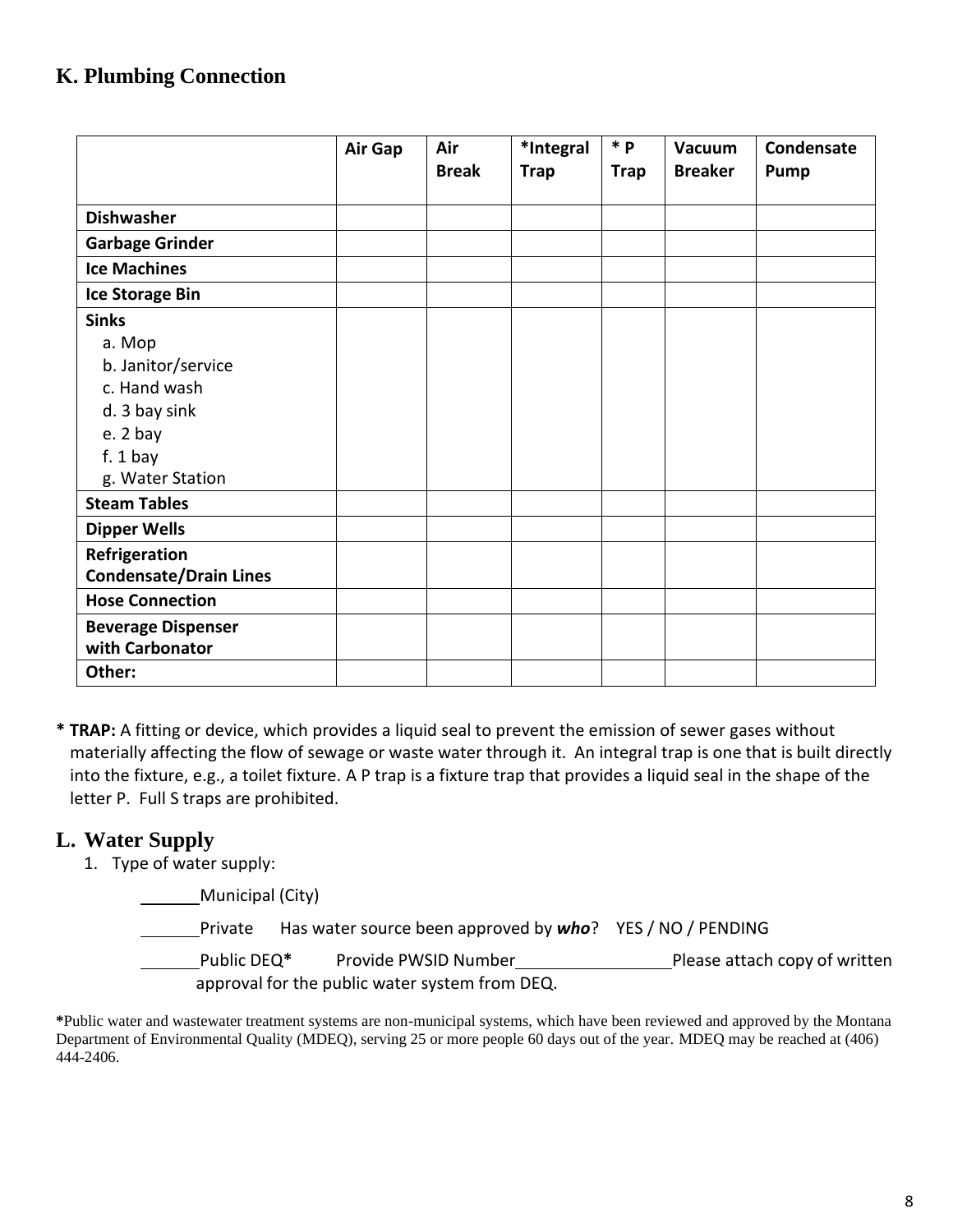|                                                                                            | <b>YES</b> | <b>NO</b> | <b>NA</b> |
|--------------------------------------------------------------------------------------------|------------|-----------|-----------|
| <b>Ice</b>                                                                                 |            |           |           |
| Is ice made on premises? (provide ice machine specifications)                              |            |           |           |
| Is ice purchased commercially?                                                             |            |           |           |
| Will ice be packaged for retail sale?                                                      |            |           |           |
| If yes, provide location if icemaker or bagging operation.                                 |            |           |           |
|                                                                                            |            |           |           |
| Approval for the labeling of ice will be required by the Food Processing &                 |            |           |           |
| Labeling Section, Food and Consumer Safety Section, (406) 444-2408.                        |            |           |           |
|                                                                                            |            |           |           |
|                                                                                            |            |           |           |
| Describe provision for ice scoop storage.                                                  |            |           |           |
|                                                                                            |            |           |           |
| <b>Hot Water Tank</b>                                                                      |            |           |           |
| The hot water generator must be sufficient for the needs of the establishment? What is the |            |           |           |
| capacity of the hot water generator? (provide specifications) ___________                  |            |           |           |
| <b>Water Treatment Device</b>                                                              |            |           |           |
| Is there a water treatment device?                                                         |            |           |           |
| If yes, how will the device be inspected and serviced?                                     |            |           |           |
|                                                                                            |            |           |           |

### **M. Sewage Disposal**

Sewage generated in a food service establishment must be disposed of in either a municipal sewage collection system, a public wastewater treatment system or a system constructed and operated in accordance with Title 75, chapter 6, Montana Code Annotated and Title 16, chapter 20, subchapter 4, Administrative Rules of Montana. Please indicate which type of system will be serving the establishment.

1. Type of wastewater treatment system:

| Municipal (City) | Location:                                   |  |
|------------------|---------------------------------------------|--|
|                  | Private Local wastewater treatment permit # |  |
| Public*DEQ       | Describe                                    |  |

Please attach copy of written approval (state and/or local permits).

**\***Public water and wastewater treatment systems are non-municipal systems, which have been reviewed and approved by the Montana Department of Environmental Quality (MDEQ), serving 25 or more people 60 days out of the year. MDEQ may be reached at (406) 444-2406.

\_\_\_\_\_\_\_\_\_\_\_\_\_\_\_\_\_\_\_\_\_\_\_\_\_\_\_\_\_\_\_\_\_\_\_\_\_\_\_\_\_\_\_\_\_\_\_\_\_\_\_\_\_\_\_\_\_\_\_\_\_\_\_\_\_\_\_\_\_\_\_\_\_\_\_\_\_\_\_

|                | 2. Is a grease trap provided? Required by state and city-county codes | Y/N |  |
|----------------|-----------------------------------------------------------------------|-----|--|
| If yes, where? |                                                                       |     |  |
|                |                                                                       |     |  |

3. Provide a schedule for cleaning & maintenance of the grease trap: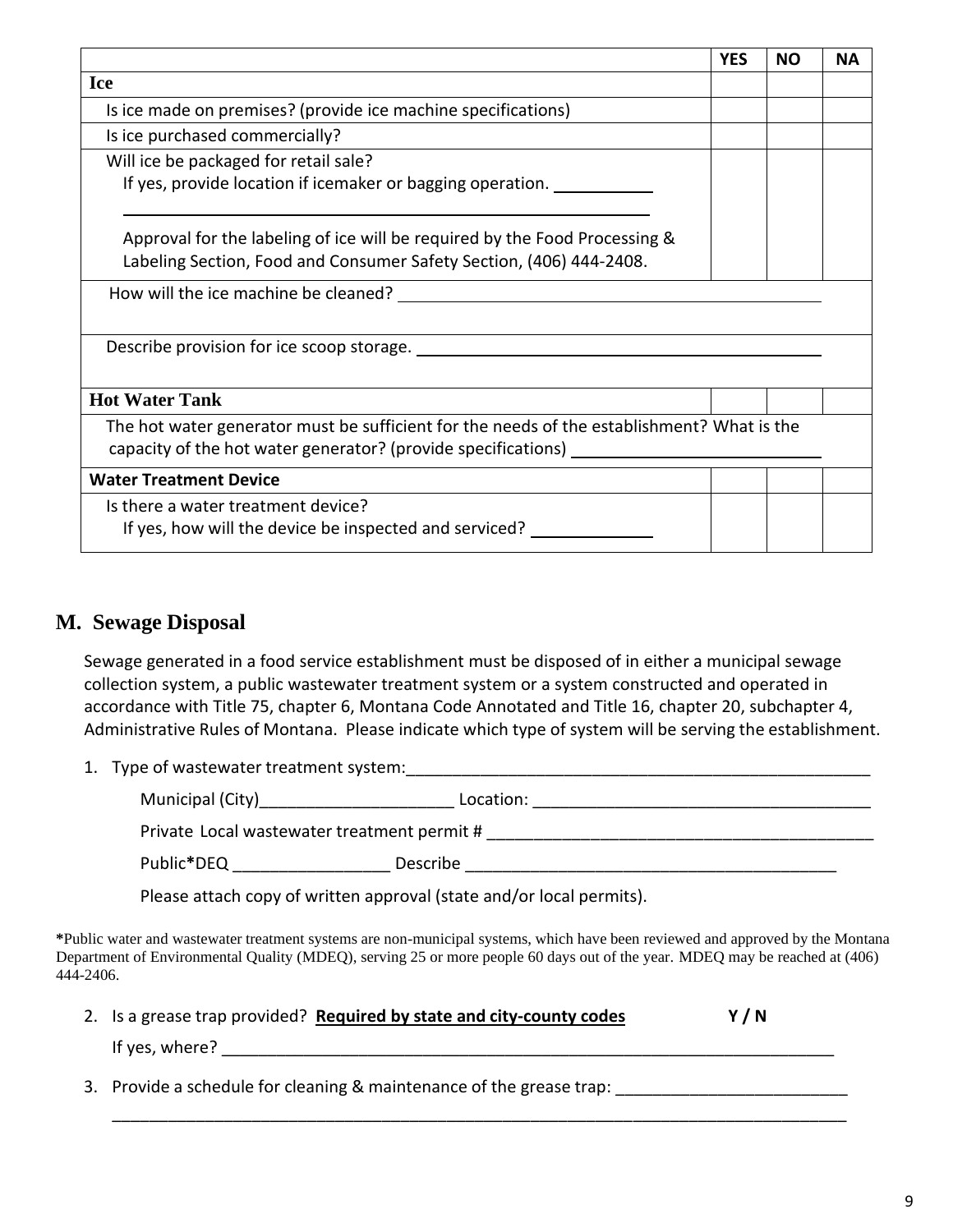## **N. Insect and Rodent Control**

|                                                                                                                | YES | <b>NO</b> | <b>NA</b> |
|----------------------------------------------------------------------------------------------------------------|-----|-----------|-----------|
| Will all outside doors be self-closing and rodent proof?                                                       |     |           |           |
| Are screen doors provided on all entrances left open to the outside?                                           |     |           |           |
| Do all openable windows have a minimum of #16 mesh screening?                                                  |     |           |           |
| Are insect control devices identified on the plan?<br>If yes, provide details.                                 |     |           |           |
| Will all pipes & electrical conduit chases be sealed and ventilation systems<br>exhaust and intakes protected? |     |           |           |
| Is area around building clear of unnecessary brush, litter, boxes and other<br>harborage?                      |     |           |           |
| Will air curtains be used?<br>If yes, where?                                                                   |     |           |           |

## **O. Garbage and Refuse**

|                                                                                  | <b>YES</b> | <b>NO</b> | <b>NA</b> |
|----------------------------------------------------------------------------------|------------|-----------|-----------|
| <b>Inside</b>                                                                    |            |           |           |
| Do all containers have lids?                                                     |            |           |           |
|                                                                                  |            |           |           |
| Will refuse be stored inside?                                                    |            |           |           |
|                                                                                  |            |           |           |
| Is there an area designated for garbage can or floor mat cleaning?               |            |           |           |
|                                                                                  |            |           |           |
| <b>Outside</b>                                                                   |            |           |           |
| Will a dumpster be used?                                                         |            |           |           |
|                                                                                  |            |           |           |
|                                                                                  |            |           |           |
| Will a compactor be used?                                                        |            |           |           |
| Number Size Frequency of pickup                                                  |            |           |           |
|                                                                                  |            |           |           |
| Describe the location of grease storage receptacle. ____________________________ |            |           |           |
| <b>Recycling Areas</b>                                                           |            |           |           |
| Is there an area to store recycled containers?                                   |            |           |           |
|                                                                                  |            |           |           |
| Indicate what materials are to be recycled:                                      |            |           |           |
| Glass Metal Plastic Paper Cardboard Metal Paper Cardboard                        |            |           |           |
| <b>Damaged Food Product Storage</b>                                              |            |           |           |
| Is there an area designated for the storage of damaged food items?               |            |           |           |
| If yes, provide the location of the storage area for damaged goods.              |            |           |           |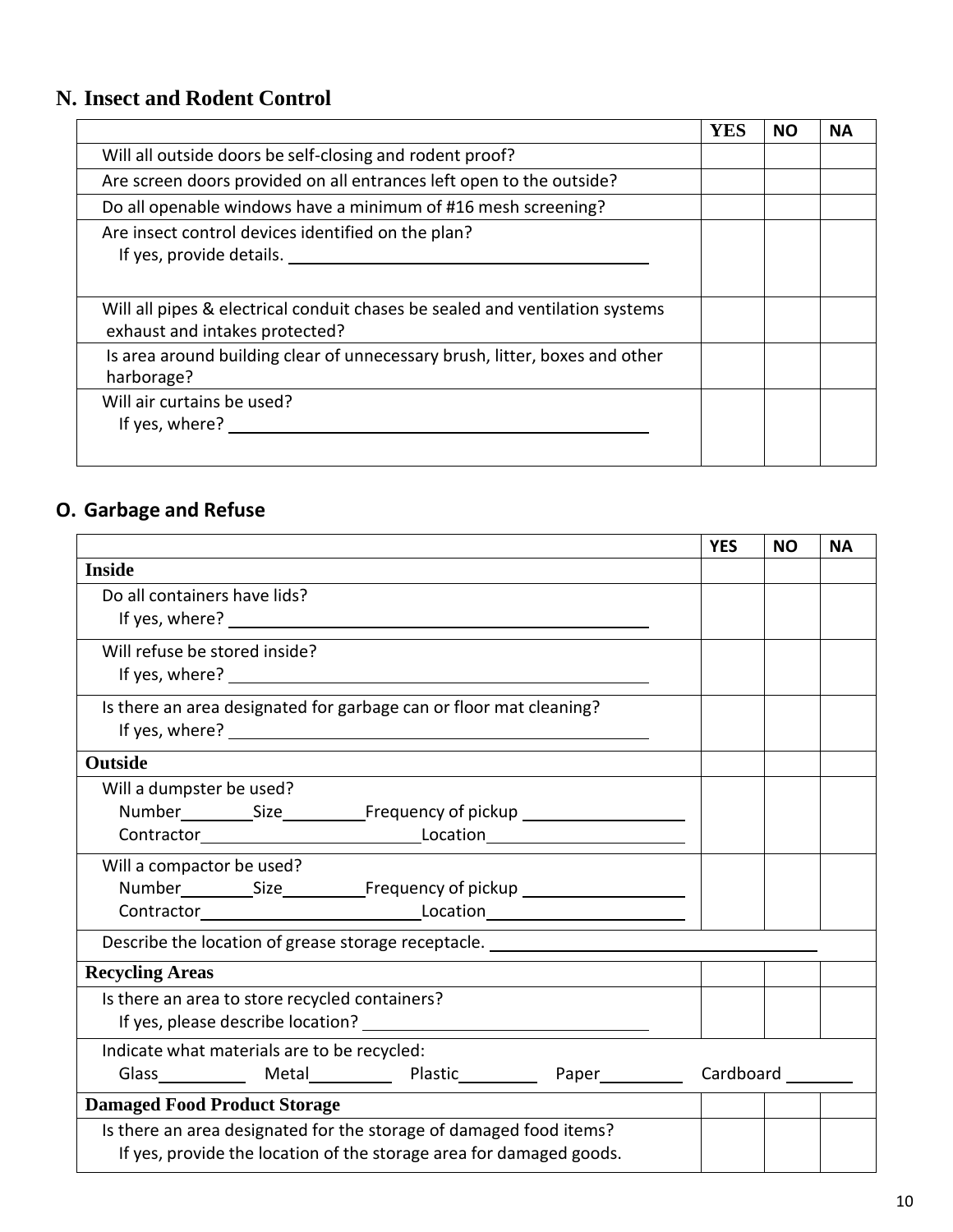## **P. General**

|                                                                                                       | <b>YES</b> | ΝO | ΝA |
|-------------------------------------------------------------------------------------------------------|------------|----|----|
| <b>Dressing Rooms</b>                                                                                 |            |    |    |
| Are dressing rooms provided?                                                                          |            |    |    |
| Describe storage facilities for employees' personal belongings (i.e., purse, coats, boots, umbrellas, |            |    |    |
|                                                                                                       |            |    |    |
| <b>Toxic Chemicals</b>                                                                                |            |    |    |
| Are insecticides/rodenticides stored separately from cleaning & sanitizing                            |            |    |    |
| agents?                                                                                               |            |    |    |
| All insecticides/rodenticides must be approved for food service                                       |            |    |    |
| Describe the location of the storage area.                                                            |            |    |    |
|                                                                                                       |            |    |    |
| Are all toxics for use on the premise or for retail sale (this includes personal                      |            |    |    |
| medications), stored away from food preparation and storage areas?                                    |            |    |    |
| Are all toxics containers including sanitizing spray bottles clearly labeled?                         |            |    |    |
| <b>Linens</b>                                                                                         |            |    |    |
| Will linens be laundered on site?                                                                     |            |    |    |
| If yes, which linens will be laundered and where will they be laundered?                              |            |    |    |
|                                                                                                       |            |    |    |
|                                                                                                       |            |    |    |
|                                                                                                       |            |    |    |
| Is a laundry dryer available?                                                                         |            |    |    |
|                                                                                                       |            |    |    |
|                                                                                                       |            |    |    |
|                                                                                                       |            |    |    |
| Location of dirty linen storage.                                                                      |            |    |    |
|                                                                                                       |            |    |    |
| <b>Food Containers</b>                                                                                |            |    |    |
| Are all bulk containers used for storage of bulk food products approved for                           |            |    |    |
| food service?                                                                                         |            |    |    |
| Indicate the type of storage units used.                                                              |            |    |    |
|                                                                                                       |            |    |    |

| <b>Lighting</b>                                                                                                                                                                   |  |  |
|-----------------------------------------------------------------------------------------------------------------------------------------------------------------------------------|--|--|
| Are all lights shielded in all food prep areas, utensil & equipment dishwashing,<br>& storage areas? (Provide a lighting schedule with protectors, (shields) on<br>the site plan. |  |  |